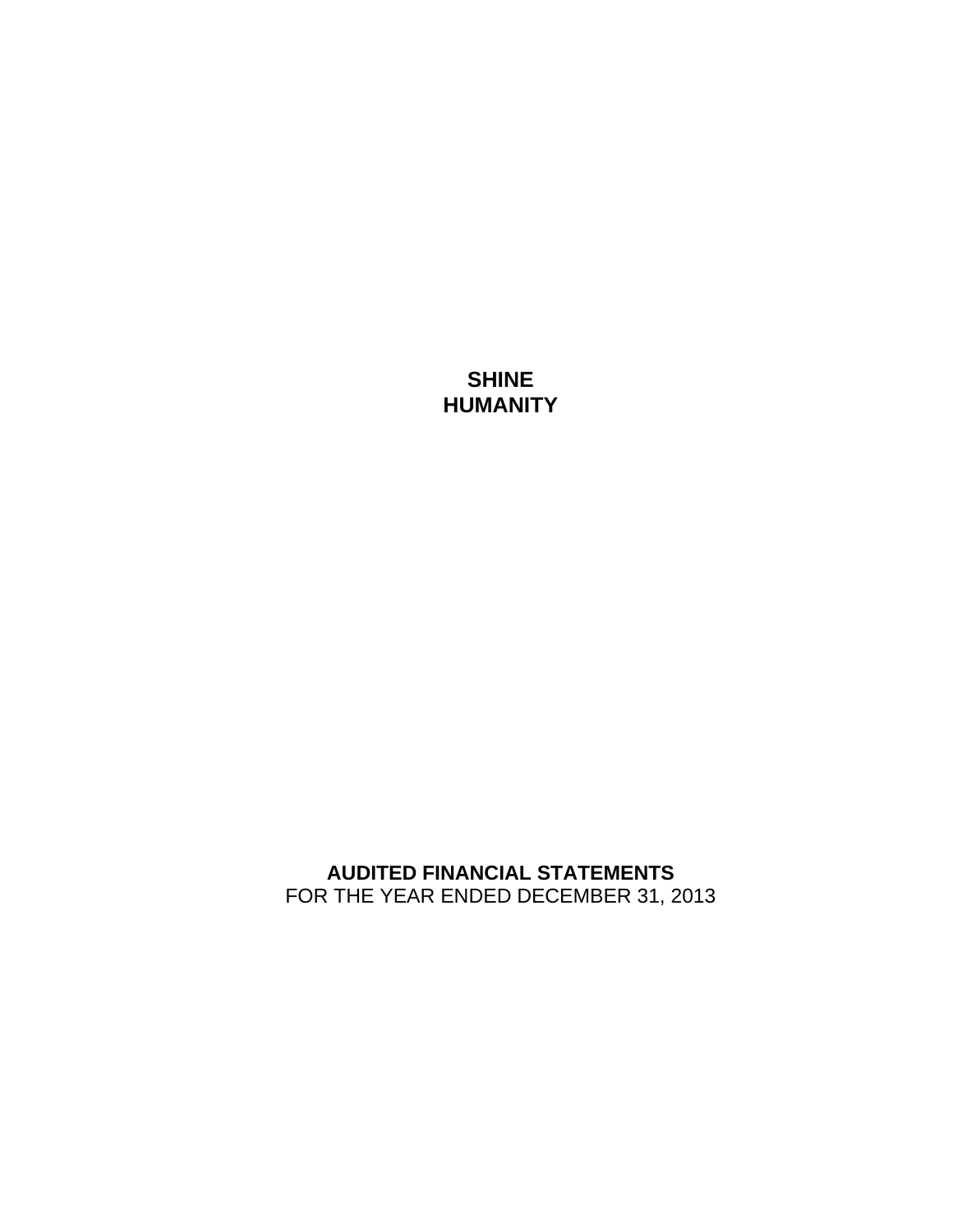

## INDEPENDENT AUDITOR'S REPORT

To the Board of Directors of Shine Humanity

I have audited the accompanying financial statements of Shine Humanity (a nonprofit organization) which comprise the statement of financial position as of December 31, 2013, and the related statements of activities and cash flows for the year then ended, and the related notes to the financial statements.

## **Management's Responsibility for the Financial Statements**

Management is responsible for the preparation and fair presentation of these financial statements in accordance with accounting principles generally accepted in the United States of America; this includes the design, implementation, and maintenance of internal control relevant to the preparation and fair presentation of financial statements that are free from material misstatement, whether due to fraud or error.

#### **Auditor's Responsibility**

My responsibility is to express an opinion on these financial statements based on my audit. I conducted my audit in accordance with auditing standards generally accepted in the United States of America. Those standards require that I plan and perform the audit to obtain reasonable assurance about whether the financial statements are free from material misstatement.

An audit involves performing procedures to obtain audit evidence about the amounts and disclosures in the financial statements. The procedures selected depend on the auditor's judgment, including the assessment of the risks of material misstatement of the financial statements, whether due to fraud or error. In making those risk assessments, the auditor considers internal control relevant to the entity's preparation and fair presentation of the financial statements in order to design audit procedures that are appropriate in the circumstances, but not for the purpose of expressing an opinion on the effectiveness of the entity's internal control. Accordingly, I express no such opinion. An audit also includes evaluating the appropriateness of accounting policies used and the reasonableness of significant accounting estimates made by management, as well as evaluating the overall presentation of the financial statements.

I believe that the audit evidence I have obtained is sufficient and appropriate to provide a basis for my audit opinion.

#### **Opinion**

In my opinion, the financial statements referred to above present fairly, in all material respects, the financial position of Shine Humanity as of December 31, 2013, and the changes in its net assets and its cash flows for the year then ended in accordance with accounting principles generally accepted in the United States of America.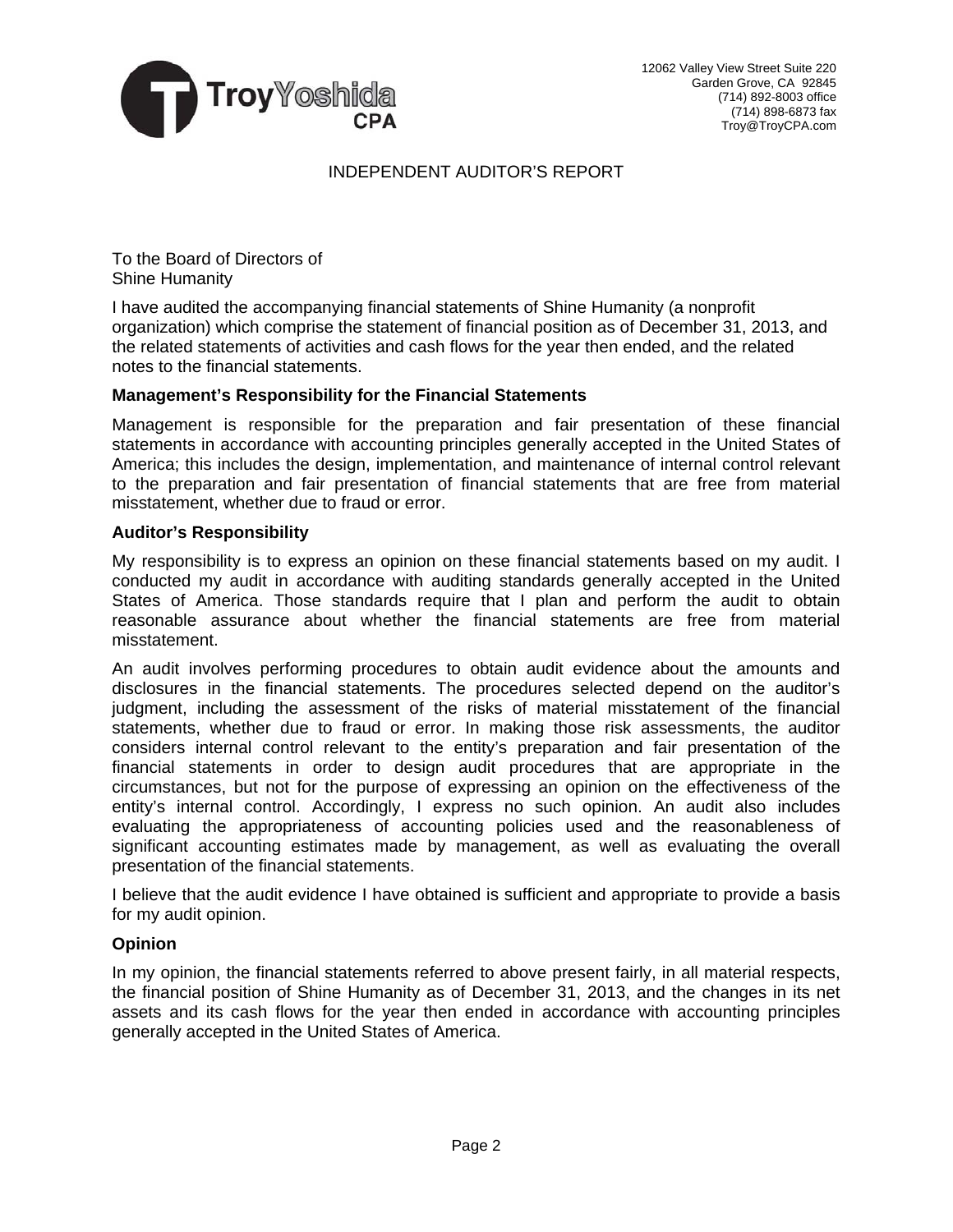

12062 Valley View Street Suite 220 Garden Grove, CA 92845 (714) 892-8003 office (714) 898-6873 fax Troy@TroyCPA.com

To the Board of Directors of Shine Humanity

## **Other Matter**

My audit was conducted for the purpose of forming an opinion on the financial statements as a whole. The schedule of functional expenses on page 6 is presented for purposes of additional analysis and is not a required part of the financial statements. Such information is the responsibility of management and was derived from and relates directly to the underlying accounting and other records used to prepare the financial statements. The information has been subjected to the auditing procedures applied in the audit of the financial statements and certain additional procedures, including comparing and reconciling such information directly to the underlying accounting and other records used to prepare the financial statements or to the financial statements themselves, and other additional procedures in accordance with auditing standards generally accepted in the United States of America. In my opinion, the information is fairly stated in all material respects in relation to the financial statements as a whole.

Troy Kyon

Troy Yoshida CPA, Inc. Garden Grove, CA July 10, 2014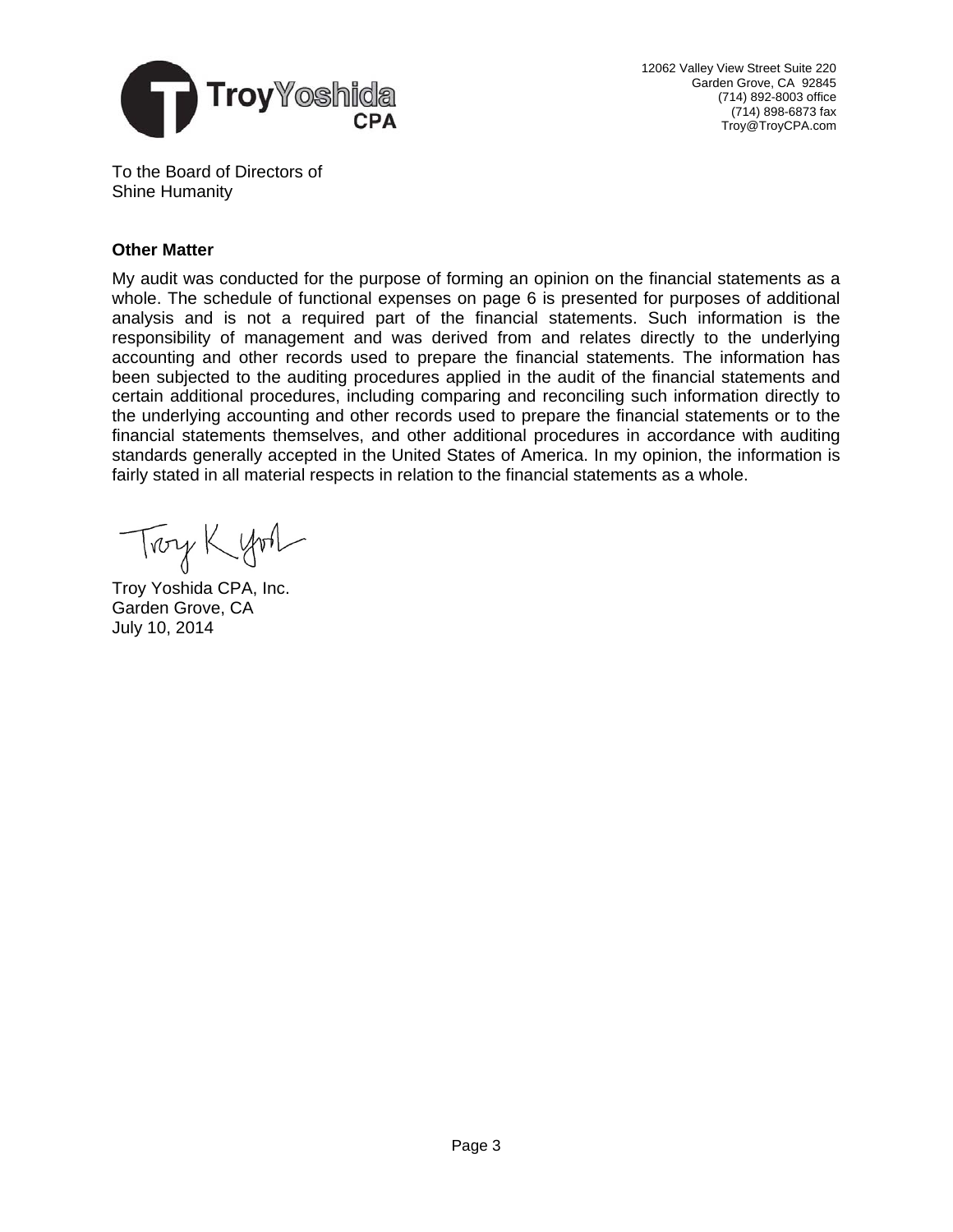# **SHINE HUMANITY STATEMENT OF FINANCIAL POSITION DECEMBER 31, 2013**

|                                           | Total                      |        |
|-------------------------------------------|----------------------------|--------|
| <b>ASSETS</b><br><b>CURRENT ASSETS:</b>   |                            |        |
| Cash                                      | \$                         | 73,646 |
| <b>Prepaid Expense</b>                    |                            | 5,870  |
| <b>TOTAL CURRENT ASSETS</b>               |                            | 79,516 |
| <b>OTHER ASSETS:</b>                      |                            |        |
| Deposits                                  |                            | 590    |
| <b>TOTAL OTHER ASSETS</b>                 |                            | 590    |
| <b>TOTAL ASSETS</b>                       | \$                         | 80,106 |
| <b>LIABILITIES &amp; NET ASSETS</b>       |                            |        |
| <b>CURRENT LIABILITIES:</b>               |                            |        |
| Payroll Taxes Payable                     | $\boldsymbol{\mathcal{F}}$ | 280    |
| <b>TOTAL CURRENT LIABILITIES</b>          |                            | 280    |
| <b>NET ASSETS:</b>                        |                            |        |
| Unrestricted                              |                            | 79,826 |
| <b>TOTAL NET ASSETS</b>                   |                            | 79,826 |
| <b>TOTAL LIABILITIES &amp; NET ASSETS</b> | £.                         | 80,106 |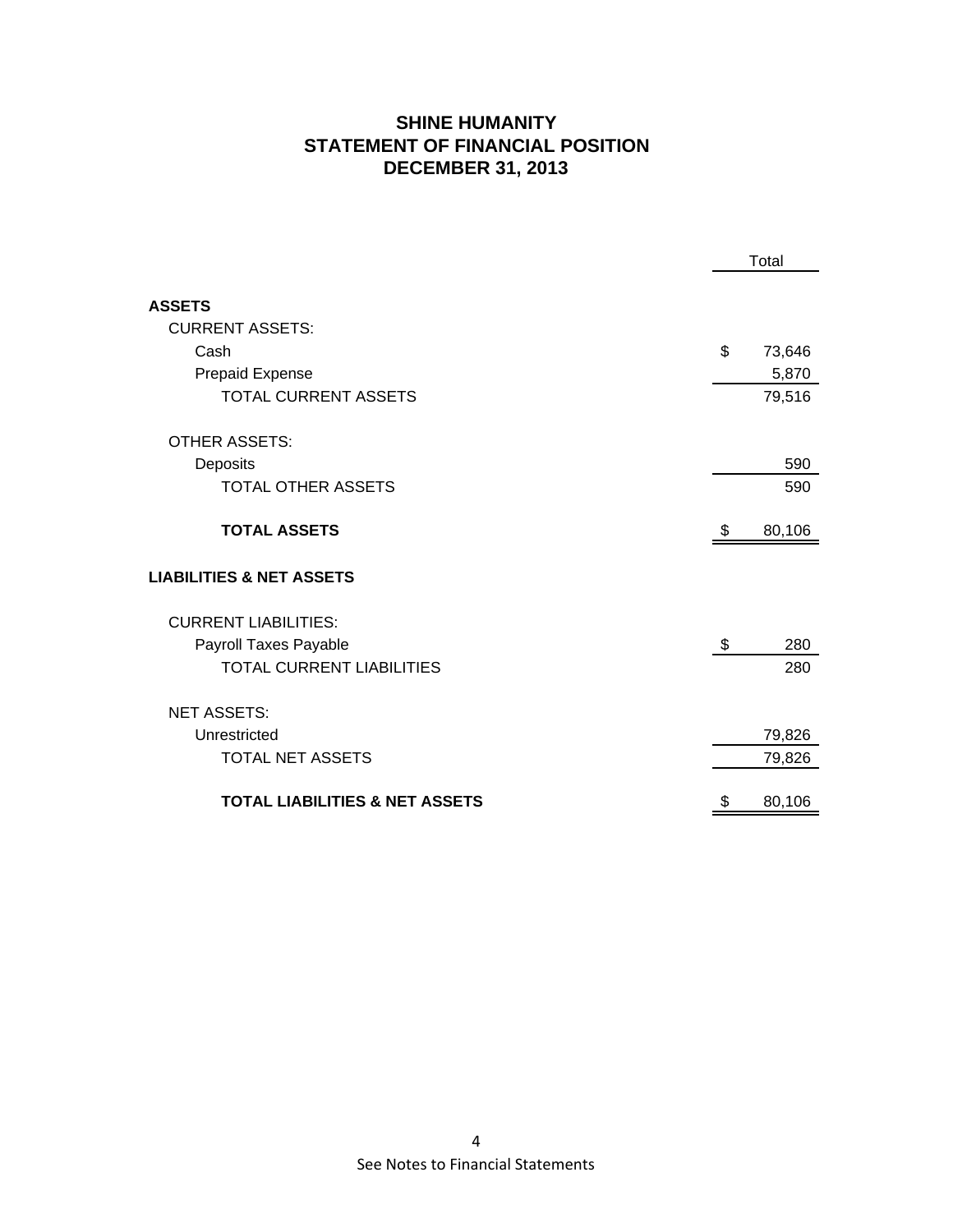# **SHINE HUMANITY STATEMENT OF ACTIVITIES FOR THE YEAR ENDED DECEMBER 31, 2013**

|                                   | Unrestricted    |
|-----------------------------------|-----------------|
| <b>REVENUES AND OTHER SUPPORT</b> |                 |
| Contributions                     | \$<br>128,661   |
| <b>Fundraisers</b>                | 4,661           |
| Interest Income                   | 13              |
|                                   |                 |
| TOTAL REVENUES AND OTHER SUPPORT  | 133,335         |
|                                   |                 |
| <b>EXPENSES</b>                   |                 |
| <b>Program Expenses</b>           | \$<br>119,286   |
| Management and General            | 24,718          |
| Fundraising                       | 14,104          |
| <b>TOTAL EXPENSES</b>             | 158,108         |
|                                   |                 |
| <b>CHANGE IN NET ASSETS</b>       | \$<br>(24, 773) |
|                                   |                 |
| NET ASSETS AT BEGINNING OF YEAR   | 104,599<br>\$   |
|                                   |                 |
| <b>NET ASSETS AT END OF YEAR</b>  | 79,826<br>\$    |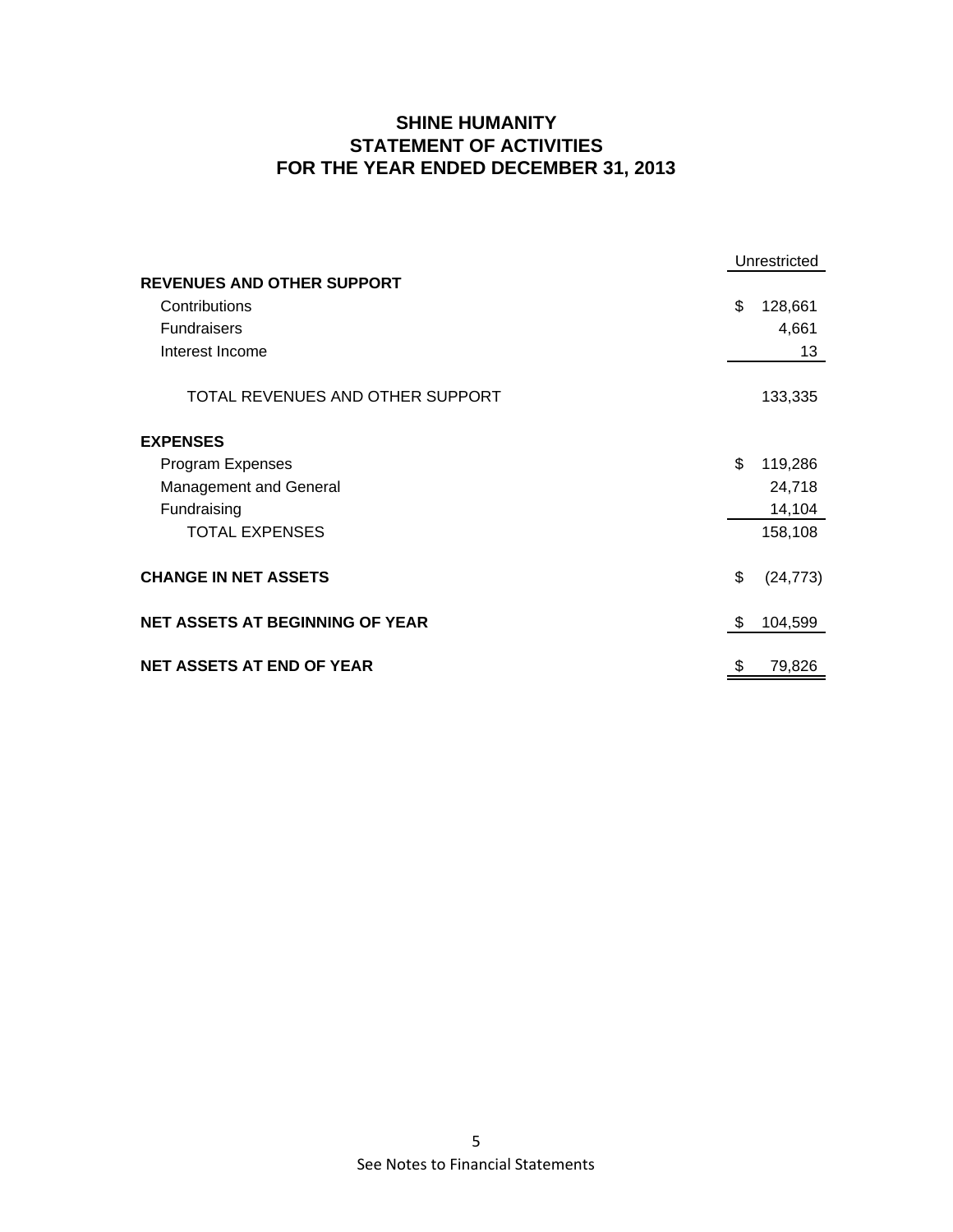# **SHINE HUMANITY STATEMENT OF FUNCTIONAL EXPENSES FOR THE YEAR ENDED DECEMBER 31, 2013**

|                                    | Program<br>Management |          |              |              |               |
|------------------------------------|-----------------------|----------|--------------|--------------|---------------|
|                                    |                       | Services | and General  | Fundraising  | Total         |
|                                    |                       |          |              |              |               |
| Grants                             | \$                    | 113,299  | \$           | \$           | \$<br>113,299 |
| <b>Advertising &amp; Promotion</b> |                       |          |              | 467          | 467           |
| <b>Bank Fees</b>                   |                       |          | 1,559        |              | 1,559         |
| <b>Computer Expense</b>            |                       |          | 898          |              | 898           |
| <b>Fundraising Expenses</b>        |                       |          |              |              |               |
| <b>Contracted Services</b>         |                       |          |              | 5,550        | 5,550         |
| <b>Facility Rental</b>             |                       |          |              | 1,248        | 1,248         |
| Insurance                          |                       |          | 2,840        |              | 2,840         |
| Miscellaneous                      |                       |          | 8            |              | 8             |
| Payroll                            |                       | 400      | 400          | 400          | 1,200         |
| Payroll Taxes                      |                       | 59       | 59           | 59           | 177           |
| Permits & Fees                     |                       |          | 316          |              | 316           |
| Postage & Delivery                 |                       |          | 218          |              | 218           |
| Printing                           |                       |          |              | 187          | 187           |
| <b>Professional Fees</b>           |                       | 5,528    | 12,989       | 2,764        | 21,281        |
| Rent                               |                       |          | 3,429        | 3,429        | 6,858         |
| <b>Supplies</b>                    |                       |          | 133          |              | 133           |
| Telephone                          |                       |          | 1,869        |              | 1,869         |
|                                    |                       |          |              |              |               |
| <b>TOTAL EXPENSES</b>              |                       | 119,286  | \$<br>24,718 | \$<br>14,104 | 158,108       |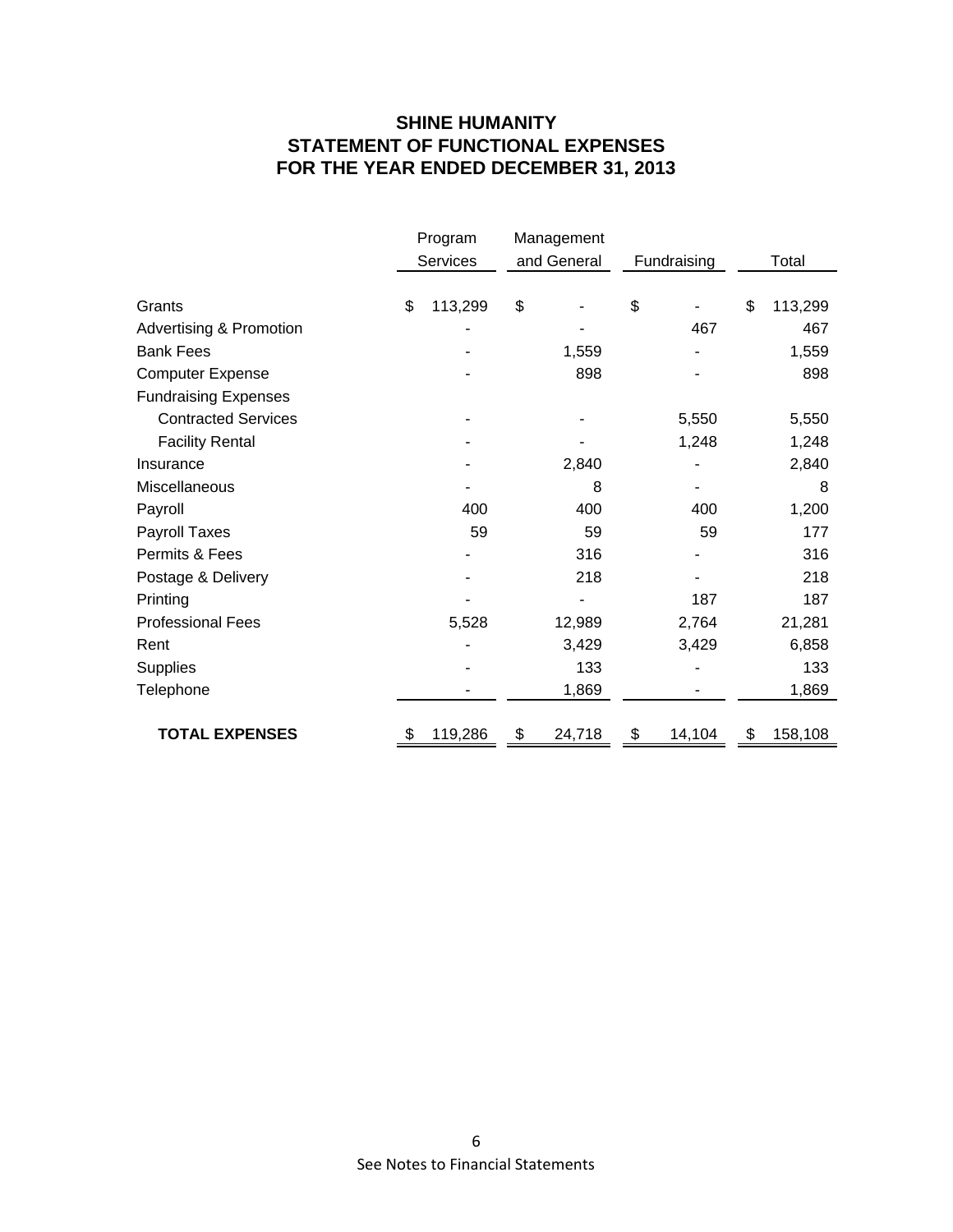# **SHINE HUMANITY STATEMENT OF CASH FLOWS FOR THE YEAR ENDED DECEMBER 31, 2013**

| CASH FLOWS FROM OPERATING ACTIVITIES                          |    |           |
|---------------------------------------------------------------|----|-----------|
| Change in Net Assets                                          | \$ | (24, 773) |
| Adjustments to Reconcile Change in Net Assets                 |    |           |
| To Net Cash Provided by Operating Activities:                 |    |           |
| Changes in Operating Assets and Liabilities:                  |    |           |
| (Increase) Decrease in Prepaid Expense                        |    | (5,870)   |
| (Increase) Decrease in Other Receivables                      |    | 175       |
| (Increase) Decrease in Deposits                               |    | (55)      |
| Increase (Decrease) in Sales Tax Payable                      |    | (7)       |
| Increase (Decrease) in Payroll Taxes Payable                  |    | 280       |
| <b>NET CASH PROVIDED (USED) BY OPERATING ACTIVITIES</b>       |    | (30, 250) |
| <b>NET INCREASE (DECREASE) IN CASH &amp; CASH EQUIVALENTS</b> |    | (30, 250) |
| <b>BEGINNING CASH AND CASH EQUIVALENTS</b>                    | 35 | 103,896   |
| <b>ENDING CASH AND CASH EQUIVALENTS</b>                       | \$ | 73,646    |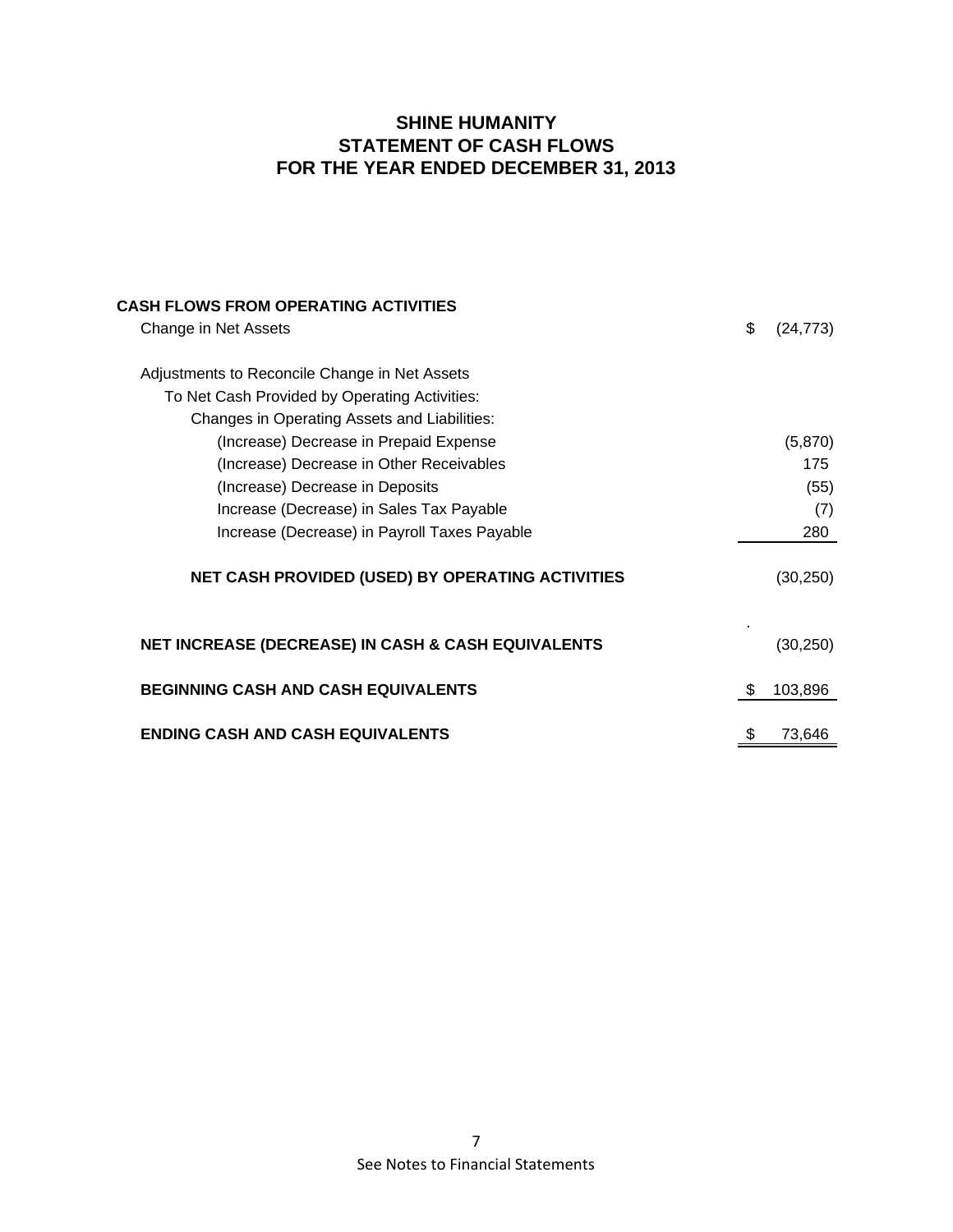## **SHINE HUMANITY NOTES TO FINANCIAL STATEMENTS DECEMBER 31, 2013**

## 1. Summary of Significant Accounting Policies

#### Nature of Organization

SHINE Humanity provides humanitarian, medical and disaster relief assistance to global communities in need, specifically Pakistan; while establishing long term medical solutions. The Organization's support comes entirely from donor contributions.

#### Basis of Presentation

The Organization follows the provisions of Statement of Financial Accounting Standards ("SFAS") No. 117, *Financial Statements of Not-for-Profit Organizations*. Under SFAS No. 117, the Organization reports amounts in the accompanying financial statements for each of three classes of net assets: unrestricted net assets, temporarily restricted net assets and permanently restricted net assets.

> *Unrestricted Net Assets* – Net assets that are not subject to donor-imposed restrictions. Unrestricted net assets generally result from unrestricted contributions and interest and dividends, less expenses incurred in providing services and fundraising and other administrative expenses.

> *Temporarily Restricted Net Assets* – Net assets that are subject to donorimposed restrictions that require the passage of time or the occurrence of a specific event to become available for unrestricted use. As of December 31, 2012, there were no temporarily restricted net assets.

> *Permanently Restricted Net Assets* – Net assets are subject to donorimposed restrictions that may be maintained permanently while permitting the Organization to use or expense part or all of the income derived from the donated assets. As of December 31, 2012, there were no permanently restricted net assets.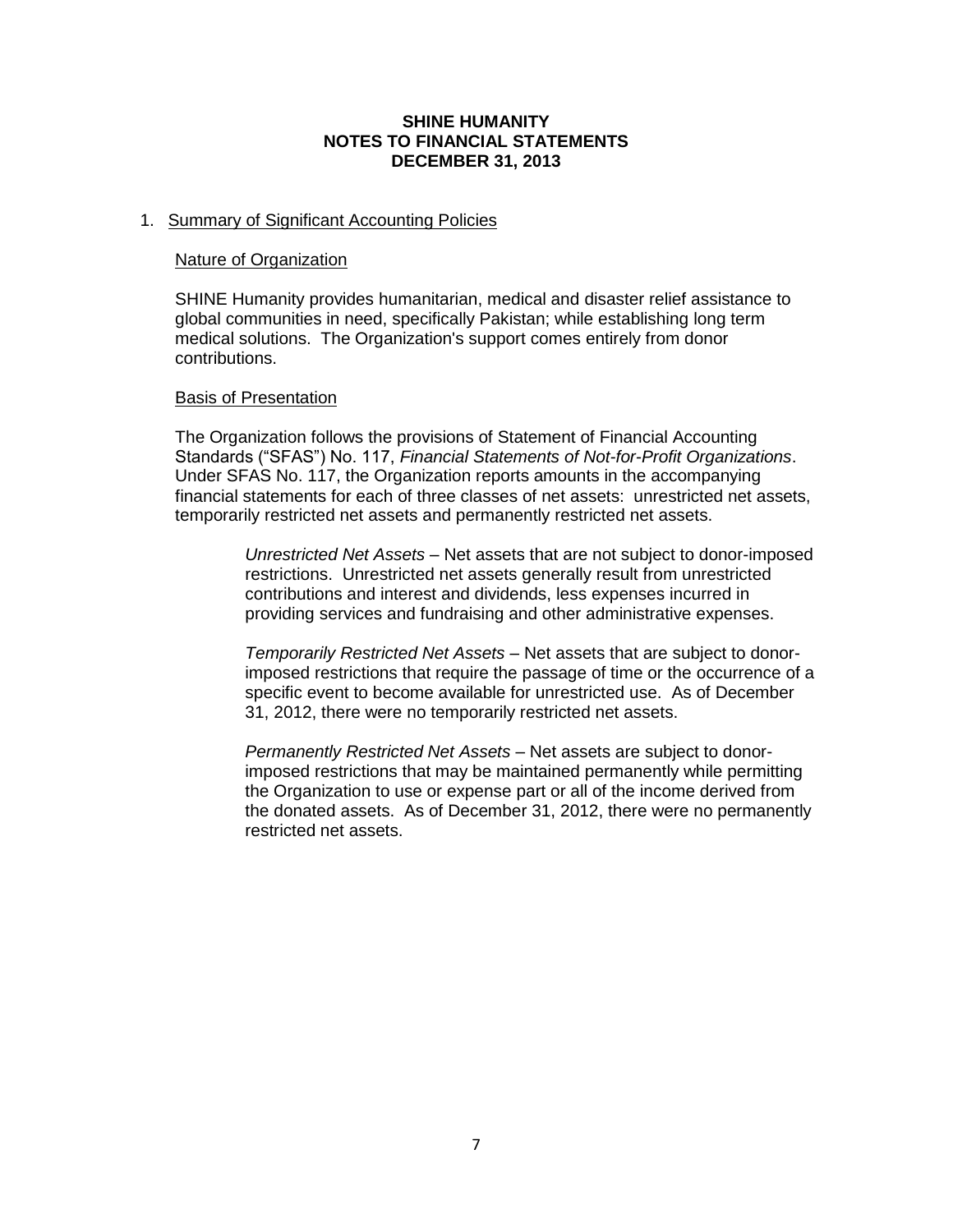## **SHINE HUMANITY NOTES TO FINANCIAL STATEMENTS (Continued) DECEMBER 31, 2013**

# 1. Summary of Significant Accounting Policies – (Continued)

## Basis of Presentation – (continued)

The Organization also follows the provisions of SFAS No. 116, *Accounting for Contributions Received and Contributions Made*. Under SFAS No. 116, the Organization records gifts of cash and other assets as temporarily restricted net assets if they are received with donor stipulations that limit the use of the donated assets. When a donor restriction expires, a stipulated time restriction ends or a purpose restriction is accomplished, temporarily restricted net assets are reclassified to unrestricted net assets and reported in the statement of activities as net assets released from donor restrictions. Donor-restricted contributions, whose restrictions are met within the fiscal year, are reported as unrestricted revenues, gains and other support.

## Use of Estimates and Assumptions

The preparation of financial statements in conformity with accounting principles generally accepted in the United States of America requires management to make estimates and assumptions that affect the reported amounts of assets and liabilities and disclosure of contingent assets and liabilities at the date of the financial statements, and the reported amounts of revenues and expenses during the reporting period. Actual results could differ from those estimates.

#### Basis of Accounting

The financial statements of the Organization have been prepared on the accrual basis of accounting in accordance with the accounting principles generally accepted in the United States of America.

#### Cash and Cash Equivalents

Cash and cash equivalents include all monies in banks and highly liquid investments with maturity dates of less than three months.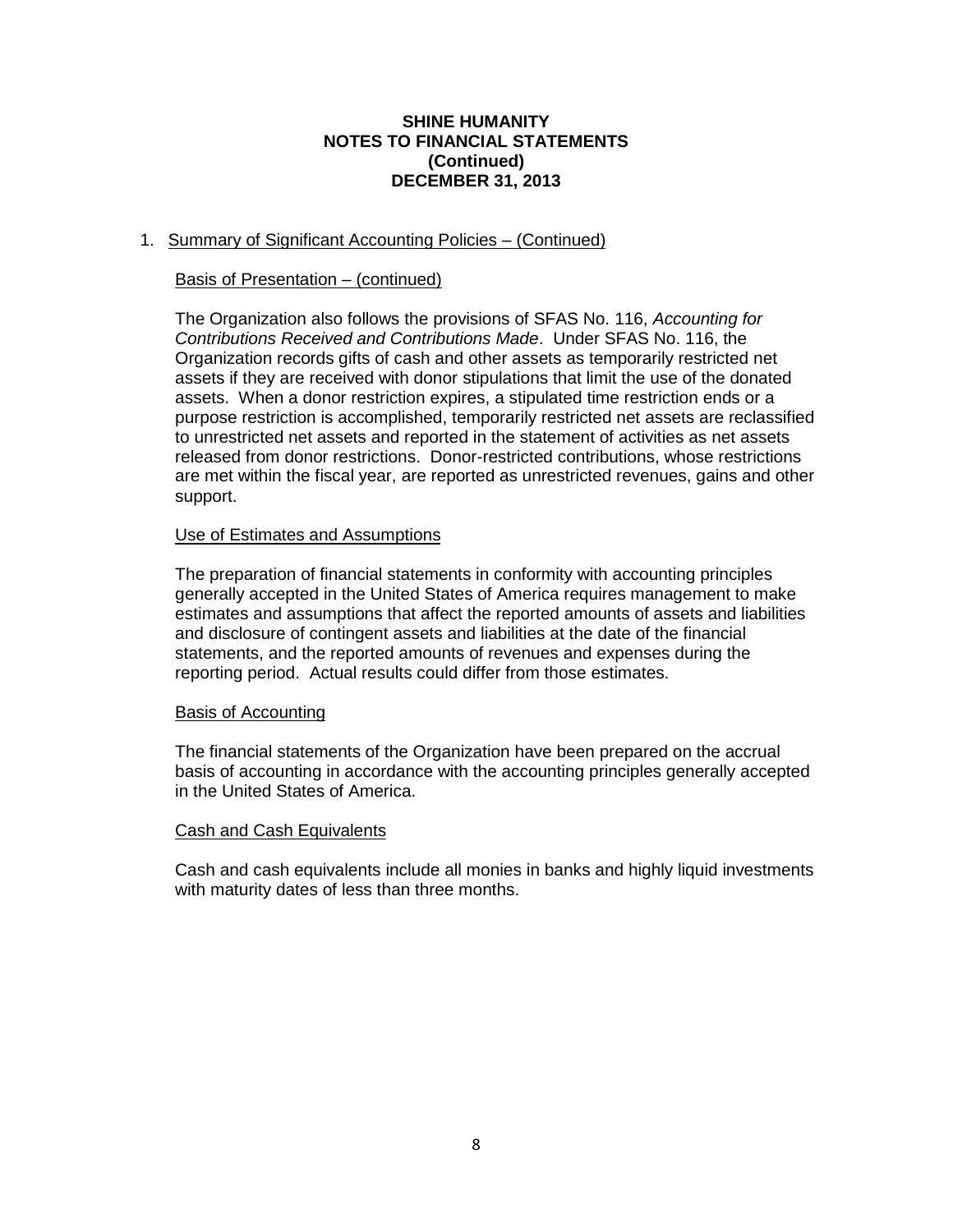## **SHINE HUMANITY NOTES TO FINANCIAL STATEMENTS (Continued) DECEMBER 31, 2013**

# 1. Summary of Significant Accounting Policies – (Continued)

## Concentration of Credit Risk

The Organization occasionally maintains deposits in excess of federally insured limits. Statement of Financial Accounting Standards No. 105 identifies these items as a concentration of credit risk requiring disclosure, regardless of the degree of risk. The risk is managed by maintaining all deposits in high quality financial institutions.

#### Revenues and Support

The Organization receives almost all of its revenues from donor contributions and fundraising events.

#### Functional Allocation of Expenses

The costs of providing the various programs and other activities have been summarized on a functional basis in the Statement of Activities and in the Statement of Functional Expenses. Accordingly, certain costs have been allocated among the programs and supporting services benefited.

#### Income Taxes

The Organization is a not-for-profit organization, as described in Section 501(c)(3) of the Internal Revenue Code and corresponding state law. Accordingly, the Organization is exempt from federal and state income taxes. The Organization has taken no uncertain tax positions that qualify for recognition or disclosure in the financial statements.

#### Subsequent Events

Management has evaluated events and transactions that occurred after the balance sheet date for potential recognition and disclosure through July 10, 2014, the date which the financial statements were available to be issued. No events or transactions were identified that require disclosure in the financial statements.